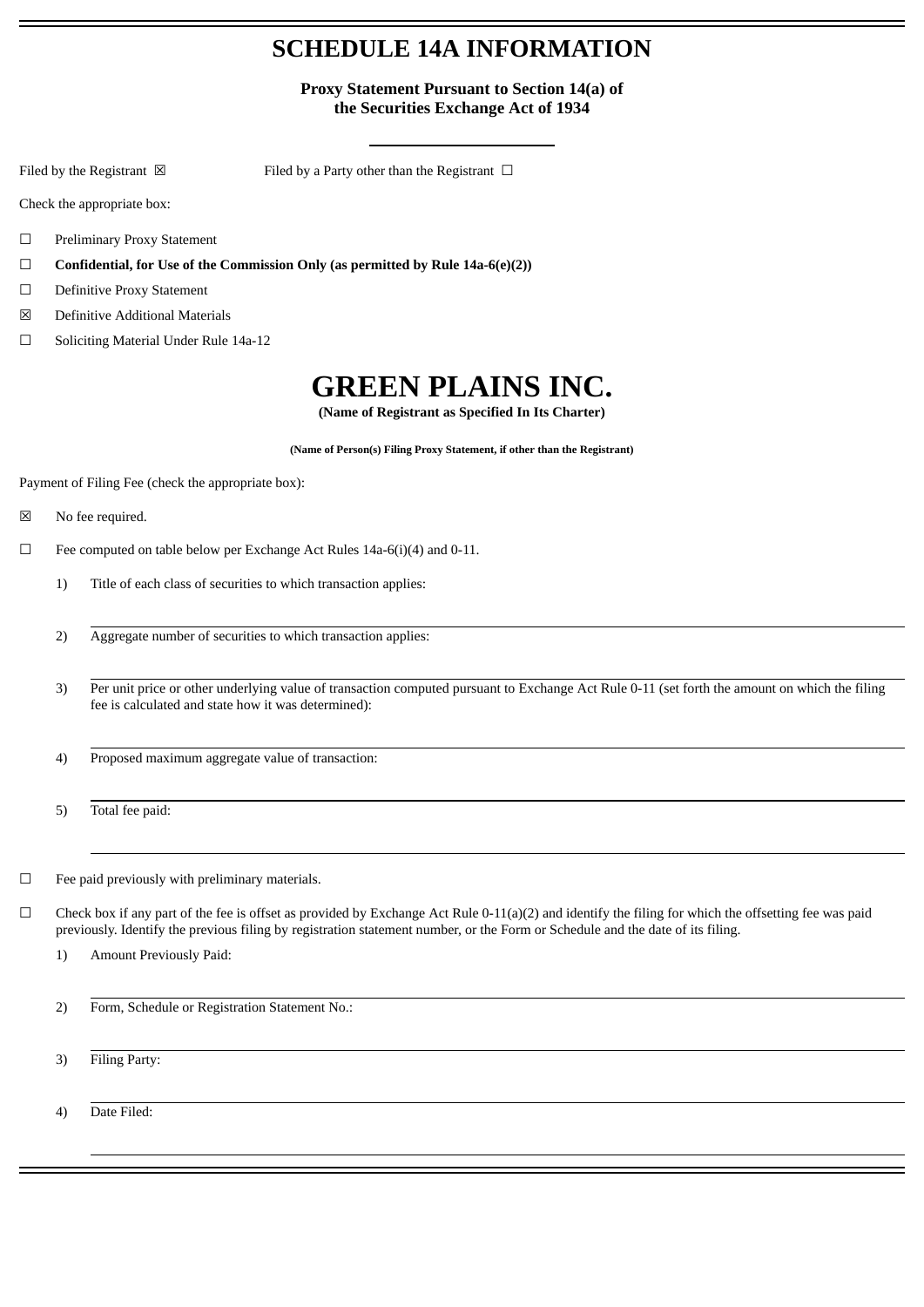

#### Vote by Internet

 $(1234 5678 9012 345)$ 

. Go to www.envisionreports.com/GPRE . Or scan the QR code with your smartphone . Follow the steps outlined on the secure website

╇

### **Shareholder Meeting Notice**

# Important Notice Regarding the Availability of Proxy Materials for the

### Green Plains Inc. Shareholder Meeting to be Held on May 11, 2016

Under Securities and Exchange Commission rules, you are receiving this notice that the proxy materials for the annual shareholders' meeting are available on the Internet. Follow the instructions below to view the materials and vote online or request a paper copy. The items to be voted on and location of the annual meeting are on the reverse side. Your vote is important!

This communication presents only an overview of the more complete proxy materials that are available to you on the Internet. We encourage you to access and review all of the important information contained in the proxy materials before voting. The proxy statement and annual report to shareholders are available at:

### www.envisionreports.com/GPRE



Easy Online Access - A Convenient Way to View Proxy Materials and Vote

When you go online to view materials, you can also vote your shares.

Step 1: Go to www.envisionreports.com/GPRE to view the materials.

- Step 2: Click on Cast Your Vote or Request Materials.
- Step 3: Follow the instructions on the screen to log in.

Step 4: Make your selection as instructed on each screen to select delivery preferences and vote.

When you go online, you can also help the environment by consenting to receive electronic delivery of future materials.



Obtaining a Copy of the Proxy Materials - If you want to receive a paper or e-mail copy of these documents, you must request one. There is no charge to you for requesting a copy. Please make your request for a copy as instructed on the reverse side on or before May 5, 2016 to facilitate timely delivery.

02BERA

COY

╈